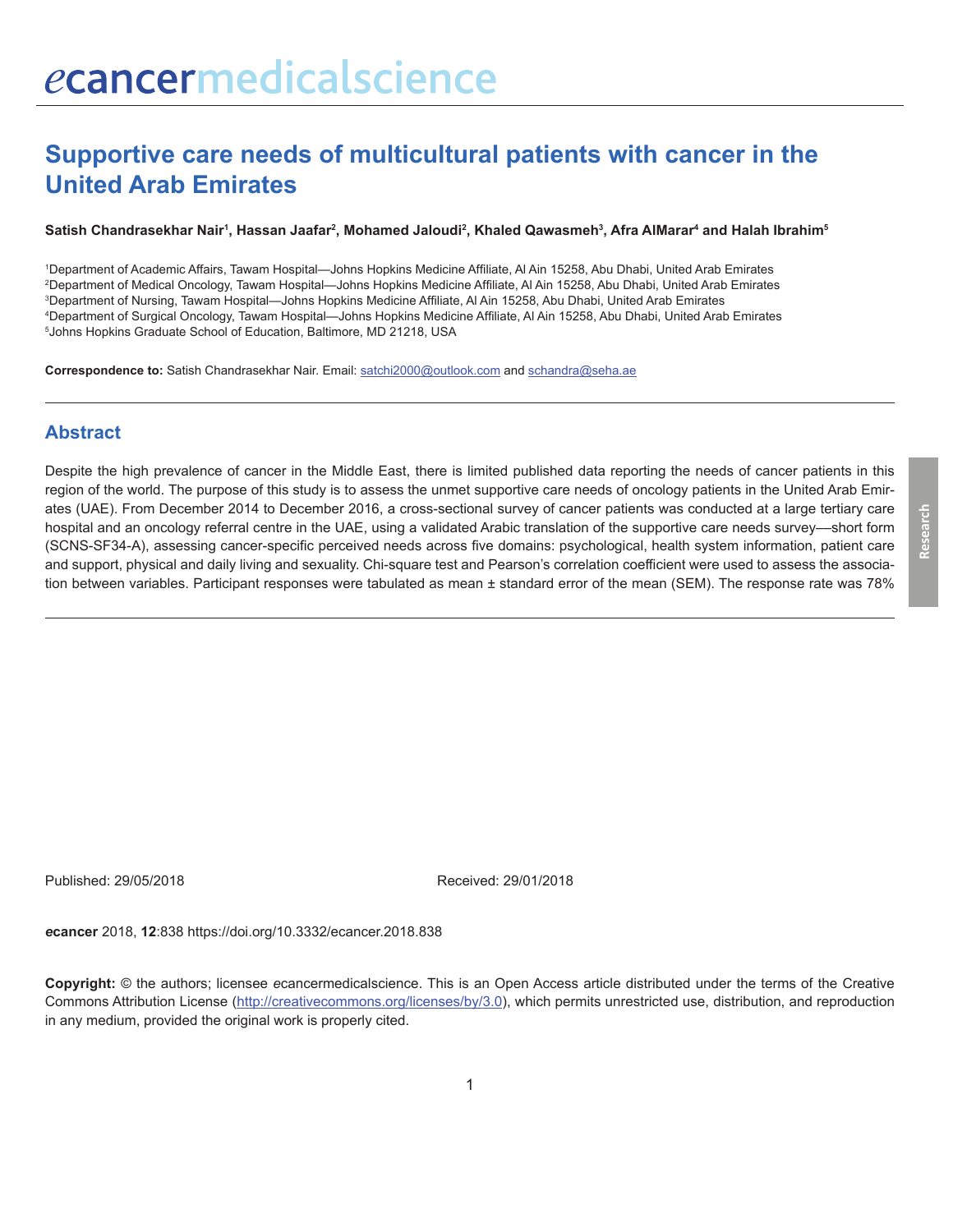(210/268). Five of the 10 items from the psychological domain constituted the 10 most prevalent unmet moderate or high needs, followed by physical and daily living needs (3.04 ± 0.029, *p* < 0.001), health system information (3.03 ± 0.02, *p* < 0.001), patient care and support  $(2.95 \pm 0.24, p < 0.001)$ , with low sexuality needs  $(1.79 \pm 0.08, p < 0.001)$ . Women had significantly higher psychological unmet needs. Cultural differences were noted only in the health system information domain. Improvements in mental health services, development of multidisciplinary cancer care teams, introduction of cancer support groups and fully engaging women in all treatment decisions are feasible and easy to implement interventions that can significantly improve the care and wellbeing of oncology patients in the UAE.

**Keywords:** *cancer, supportive care needs, Middle East, psychological needs, oncology*

### **Introduction**

Cancer is the second leading cause of death in the world, with over 8 million fatalities annually [\[1\]](#page-7-0). Despite advances in both prevention and treatment options, the cancer burden continues to rise globally, fuelled by an ageing population and increasing lifestyle-related risk factors [\[2\]](#page-7-0). The prevalence of cancer in the Middle East is high and growing [\[3\]](#page-7-0). The World Health Organization (WHO) reports that within the next 15 years, the Middle East is likely to experience the highest increase in cancer incidence among WHO regions, with predicted increases as high as 100–180% [\[3, 4\].](#page-7-0) Recent improvements in multi-regimen modalities have resulted in significant increases in disease-free survival rates [\[5,](#page-8-0)  [6\]](#page-8-0), but do not address the supportive care needs of oncology patients. There is a large body of literature documenting that cancer patients are at risk for adverse physical, psychological, spiritual and social problems throughout the course of their diagnosis and treatment [\[7\]](#page-8-0). Physical complaints, including illness and disability, psychological concerns manifested as fear of pain or death and social issues, such as family dynamics, all affect cancer patients, with levels of accompanying distress that vary from patient to patient [\[8\].](#page-8-0) The distress can interfere substantially with comfort, quality of life and the ability to make suitable decisions or to adhere to treatment [\[9\]](#page-8-0). Negative patient and family experiences can also be a reflection of health care delivery systems that do not account for patient and family needs [\[10\]](#page-8-0). Patient needs affect all types and stages of cancer [\[11\].](#page-8-0) Supportive care needs also differ across countries and cultures [\[12\]](#page-8-0). Among ethnically diverse groups of patients, culture has been shown to influence perceptions and coping mechanisms related to disease management [\[13\]](#page-8-0). Therefore, cultural beliefs and values can serve as important determinants of clinical outcomes following cancer diagnosis and treatment [\[14\].](#page-8-0)

There is a paucity of published data and limited understanding of the unmet needs of cancer patients in the Middle East, particularly in the Gulf Cooperation Council (GCC) countries, consisting of Kuwait, Qatar, Oman, Saudi Arabia, Bahrain and the United Arab Emirates (UAE). Identifying and addressing these unmet needs can lead to many positive patient outcomes, including better ability to cope with disease symptoms and treatment side-effects, improved physician–patient communication and better adherence to treatment regimens [7, 15]. The purpose of this study is to assess the unmet needs of cancer patients in the UAE, with the goal of improving the supportive care services for these patients and, thereby, positively impacting their overall quality of life [\[15\]](#page-8-0).

### **Methods**

A cross-sectional survey was conducted by a bilingual (Arabic and English) physician and, nurse researcher between December 2014 and December 2016 at a tertiary care, Joint Commission International accredited hospital and a regional oncology referral centre. The validated short form of the SCNS-SF34 was used for the study, primarily because of its feasibility and ease of use and coverage of many of the major domains of unmet needs [\[7\].](#page-8-0) The SCNS-SF34 assesses cancer-specific perceived needs across five analytically derived domains: psychological (10 items), health system information (11 items), patient care and support (5 items), physical and daily living (5 items) and sexuality (3 items) [\[16\]](#page-8-0). The SCNS-SF34 was provided by Dr. Allison Boyes (University of Newcastle upon Tyne, Australia) [\[16\]](#page-8-0). Prior to study commencement, the SCNS-SF34 was translated by a certified legal translator into Arabic, the preferred local language of the patients, and then, back translated into English to ensure the quality of the translation and to ensure that the structure, content and intent of the survey items did not alter during translation. Both the English (*n* = 14) and Arabic (*n* = 17) versions were pretested for reliability in the local setting using 31 patients from the oncology outpatient clinic.

Participating subjects were ambulatory patients diagnosed with cancer who presented to the oncology outpatient clinics. Potential participants were randomly selected using the patient appointment booking module of Malaffi, the hospital information system. Inclusion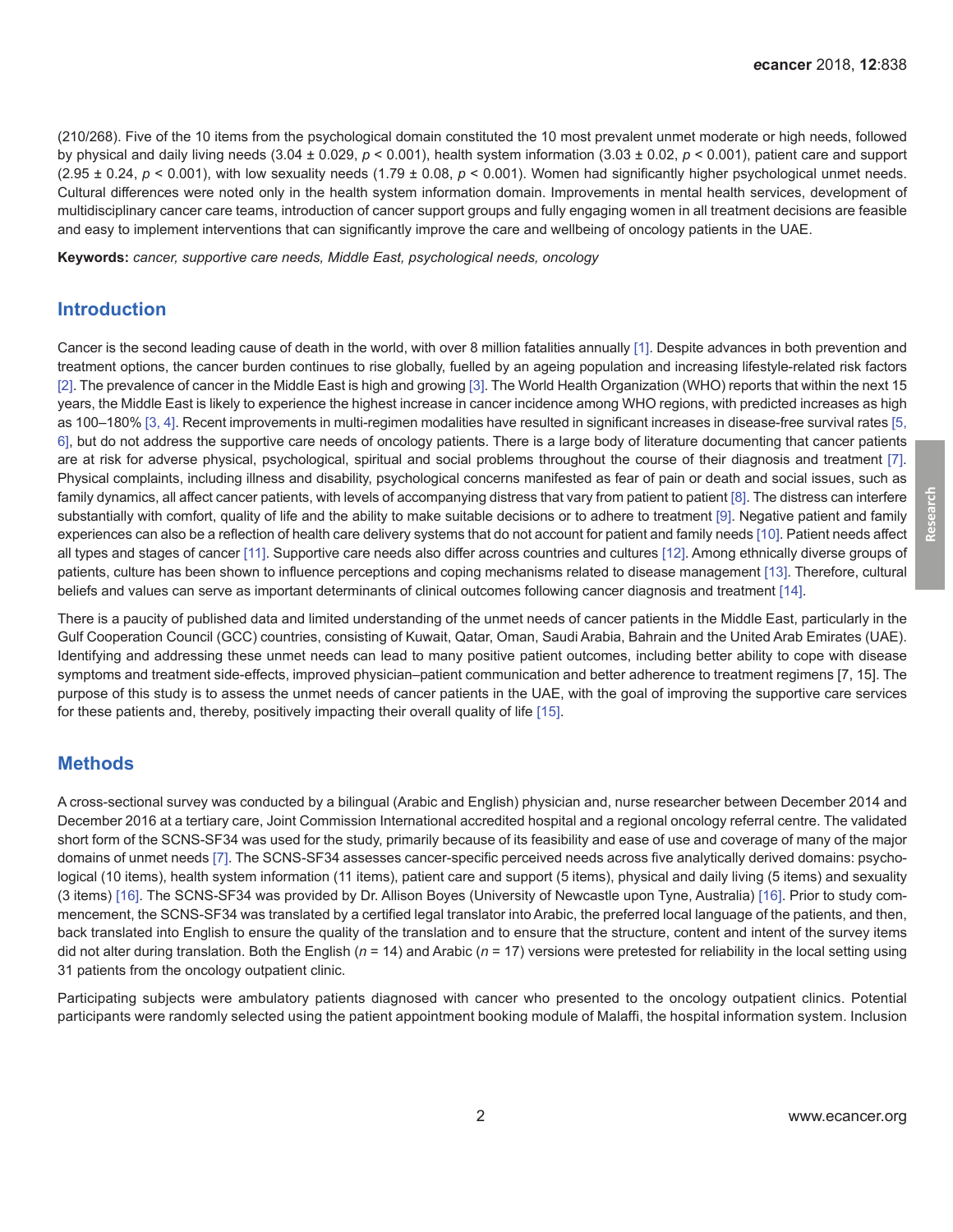criteria included men or women aged 18–75 with a confirmed new or recurrent cancer diagnosis, who were informed of the cancer diagnosis and were capable of providing informed consent and completing the survey questionnaire, based on the European Cooperative Oncology Group (ECOG) status (0–3) [\[17\].](#page-8-0) Patient participants unable to meet the ECOG status, patients with mental or cognitive disorders and those unable to understand or unwilling to provide informed consent were excluded from the study. Respondents were asked to indicate their level of need for help during the last month for each item on the survey on a 5-point Likert scale, with the following response options:  $1 =$  no need, not applicable;  $2 =$  no need, satisfied;  $3 =$  low need;  $4 =$  moderate need and  $5 =$  high need [\[18\].](#page-8-0) Survey participants who selected a score of 4 or 5 indicated moderate or high unmet needs that required assistance [\[16\]](#page-8-0). Additional information, if required, was obtained from the patient's medical record and the hospital's cancer registry. Written consents were obtained from the respondents.

Data were analysed using SPSS Statistical Software Version 20 (SPSS Inc. Chicago, USA). The domains were identified as reported else-where [\[16\]](#page-8-0). The widely used principal component analysis (PCA) was used as the extraction method to undertake exploratory factor analysis; and varimax rotation was used to rotate the factors to better fit the data [\[19\].](#page-8-0) Convergent validity to assess if the survey items converged to measure a construct was also conducted using the correlation coefficient matrix method [\[19\]](#page-8-0). The percentage of total variance by each factor was calculated and pattern matrix was used to identify the domains. Kiaser–Meyer–Olkin (KMO) sampling adequacy and Bartlett's tests (to assess the strength of the relationship among the variables) were also applied to the construct [\[19\].](#page-8-0) The reliability of the inventory and its subscales were tabulated using Cronbach's alpha. In addition to descriptive statistics, the Chi-square test was adopted to assess the association between variables. Participant responses to each of the items were tabulated as mean ± SEM. Comparison of means, when required, was accomplished using MedCalc software [\[20\]](#page-8-0). The study was approved by the regional research ethics committee (AAMDHREC 12/55).

# **Results**

Approximately 300 patients with either a new cancer diagnosis or a diagnosed recurrence are treated at these oncology outpatient clinics every year. Based on our previous experience of a fully completed survey return rate of 80% in this population [\[19\],](#page-8-0) 34 more participants were added to the original sample size of 169 (confidence level 95%, confidence interval 5%), obtaining a minimum sample size of 203 patient participants for the study. Two hundred and ten completed questionnaires were returned out of 268 administered (78.3% response rate). The demographics of the patient participants are given in [Table 1](#page-3-0). The majority of the survey respondents were female (69%, *n* = 144), married (76%, *n* = 159), with college-level education (54%, *n* =113).

Comparison of the five analytically derived domains indicated a significantly high psychological need  $(3.63 \pm 0.023)$ , followed by physical and daily living needs (3.04 ± 0.029, *p* < 0.001), health system information needs (3.03 ± 0.02, *p* < 0.001), patient care and support (2.95 ± 0.24, *p* < 0.001), with low sexuality needs (1.79 ± 0.08, *p* < 0.001) ([Figure 1](#page-3-0)). Five out of 10 items (50%) from the psychological domain constituted the 10 most prevalent unmet moderate or high needs of oncology patients in the UAE, including concerns regarding an uncertain future (80%) and feelings about death and dying (77.1%) ([Table 2](#page-4-0)). Moderate or high feelings of lack of energy and tiredness (75.2%), as well as pain affecting their physical and daily living activities (74.8%), were prevalent in more than three-quarters of the participants. Needs related to sexuality, such as receiving information about sexual relationships (16.7%) and changes in sexual feelings (9.5%), scored low (no need or satisfied) for almost 85% of the patient population surveyed, data not shown.

[Table 3](#page-4-0) reports gender differences in participant responses. Gender correlated strongly with sexuality (changes in sexual feelings), with men expressing higher unmet need than women ( $r = 0.901$ ,  $p < 0.001$ ). Women had significantly higher psychological unmet needs of 'feeling down or depressed' (*r* = 0.42, *p* < 0.001) and 'feelings of sadness' (*r* = 0.26, *p* < 0.001), as compared with male respondents. The need to be informed about cancer directly from the doctor, rather than a relative, was also moderately high among women (*r* = 0.37, *p* < 0.001). Physical limitation, such as 'feeling unwell a lot of time', positively correlated (*r* = 0.28, *p* < 0.001) with the unmet needs for women. 'Uncertainity about the future' (psychological) was directly correlated with patient age ( $r = 0.14$ ,  $p < 0.05$  2-tailed significance, data not shown).

Cultural differences in responses amongst the patient respondents are givenn in [Table 4](#page-4-0). UAE nationals reported higher unmet needs in the health system information domain. No other statistically significant differences in reports of unmet supportive care needs were noted between UAE nationals and non-nationals, or between Arabs and non-Arabs (data not shown).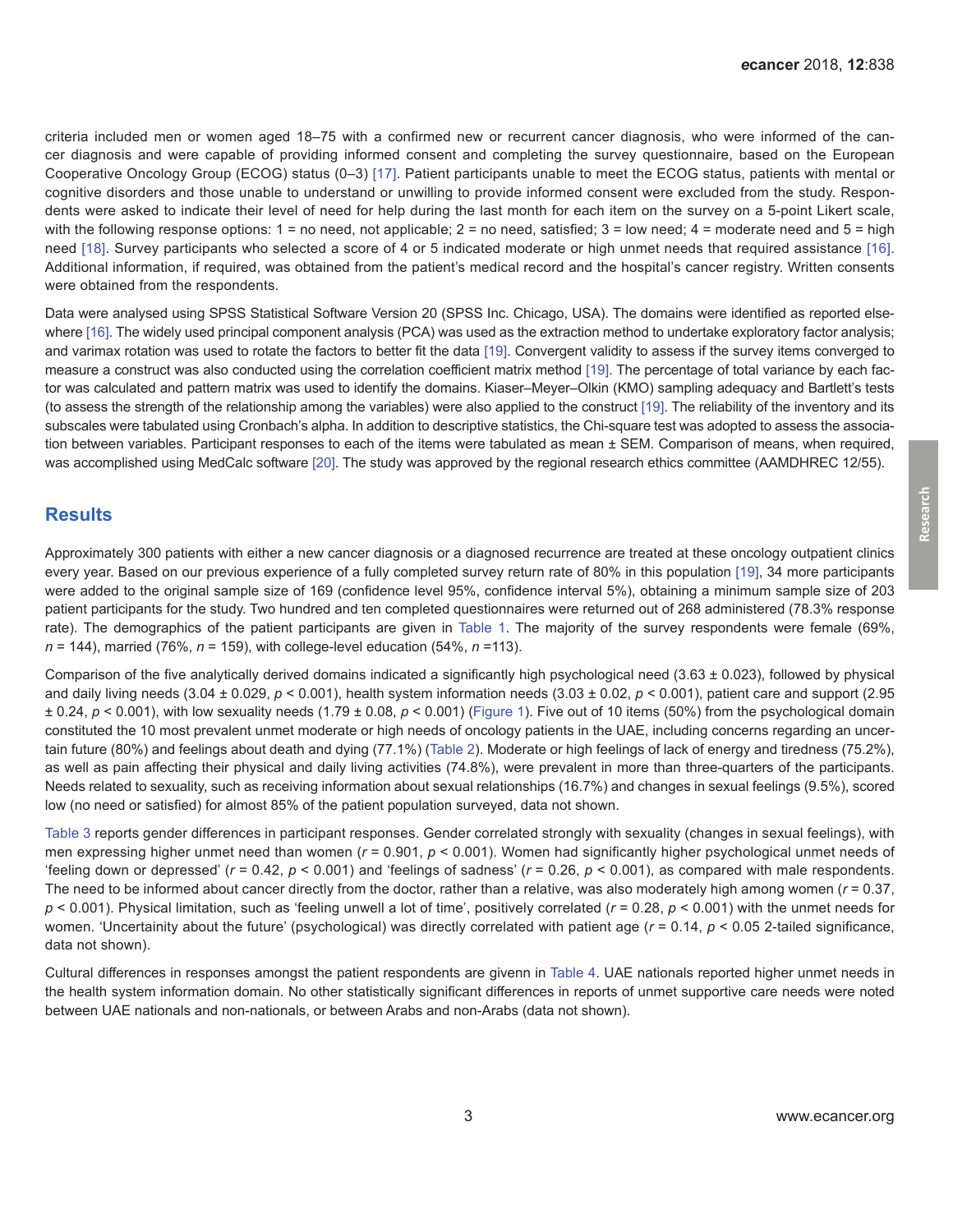<span id="page-3-0"></span>

**Figure 1. Patient responses to the SCNS-SF34-A survey are indicated as Mean ± SEM for each of the five domains: psychological, physical and daily living, health system information, patient care and support and sexuality (N = 210).**

| <b>Categories</b>     | $\mathbf n$    | $\frac{0}{0}$  |           | <b>Categories</b>   | $\mathbf n$ | $\frac{0}{0}$ |
|-----------------------|----------------|----------------|-----------|---------------------|-------------|---------------|
| Gender                |                |                |           | <b>Education</b>    |             |               |
| Female                | 144            | 69             |           | None                | 37          | 18            |
| Male                  | 66             | 31             |           | > HighSchool        | 113         | 54            |
| Age                   |                |                |           | Children (#)        |             |               |
| 18-20 Y               | $\overline{2}$ | 1              |           | None                | 27          | 13            |
| $21 - 30Y$            | 9              | $\overline{4}$ |           | Less than 5         | 141         | 67            |
| 31-50 Y               | 99             | 47             |           | $5+$                | 42          | 20            |
| 51-70 Y               | 79             | 38             | $N = 210$ | Malignancy          |             |               |
| $71 + Y$              | 18             | 9              |           | <b>Breast</b>       | 126         | 60            |
| <b>Nationality</b>    |                |                |           | Gynaecological      | 18          | 9             |
| UAE/GCC               | 45             | 21             |           | <b>Testicular</b>   | 17          | 8             |
| Middle East           | 95             | 45             |           | Prostate            | 19          | 9             |
| Asia                  | 56             | 27             |           | Lung                | 21          | 10            |
| Africa                | 9              | $\overline{4}$ |           | <b>Others</b>       | 9           | 4             |
| <b>Marital status</b> |                |                |           | <b>Cancer stage</b> |             |               |
| Single                | 28             | 13             |           | T                   | 55          | 26            |
| Married               | 159            | 76             |           | $\mathbf{II}$       | 94          | 45            |
| <b>Others</b>         | 23             | 11             |           | <b>III/IV</b>       | 61          | 29            |

#### **Table 1. Demographics of the patient participants (N = 210).**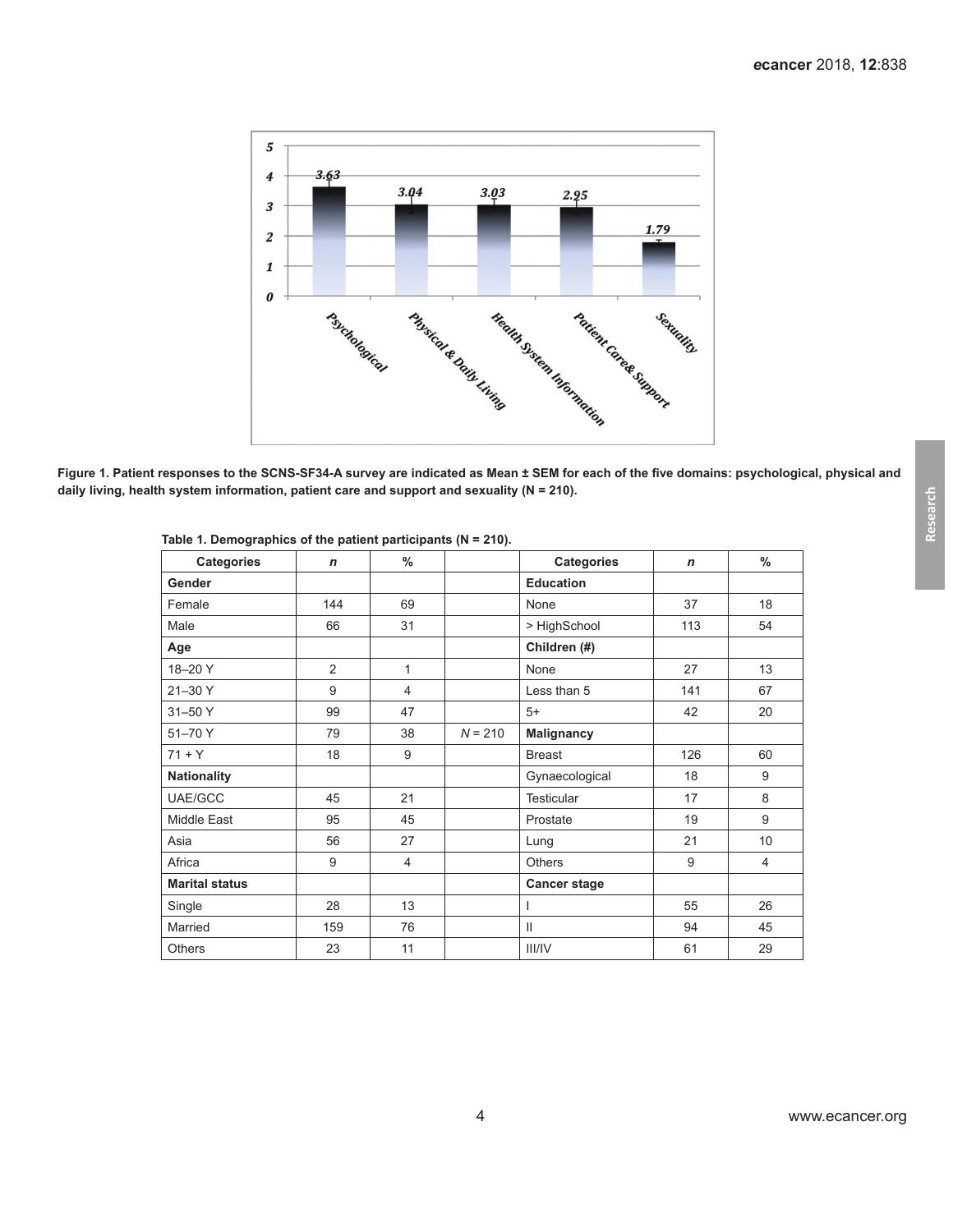#### <span id="page-4-0"></span>**Table 2. Top ten unmet supportive care needs of cancer patients.**

|                           |                                                                                                  |                     |     | Moderate to high |  |
|---------------------------|--------------------------------------------------------------------------------------------------|---------------------|-----|------------------|--|
| Domain                    | What was your level of need for help with:                                                       | Mean response ± SEM | n   | $\%$             |  |
| Psychological             | Uncertain about the future                                                                       | $4.14 \pm 0.088$    | 168 | 80.0             |  |
| Health system information | Being informed about your test results as soon as feasible                                       | $4.0 \pm 0.052$     | 166 | 79.0             |  |
| Psychological             | Anxiety                                                                                          | $4.28 \pm 0.071$    | 165 | 78.6             |  |
| Psychological             | Feelings about death and dying                                                                   | $4.14 \pm 0.090$    | 162 | 77.1             |  |
| Physical and daily living | Lack of energy/tiredness                                                                         | $3.98 \pm 0.082$    | 158 | 75.2             |  |
| Physical and daily living | Pain                                                                                             | $4.17 \pm 0.063$    | 157 | 74.8             |  |
| Psychological             | Feelings of sadness                                                                              | $4.08 \pm 0.079$    | 157 | 74.8             |  |
| Health system information | Receiving information about cancer test results to you<br>rather than to your relative or family | $4.08 \pm 0.072$    | 151 | 72               |  |
| Health system information | Being given explanations of those tests for which you would<br>like an explanation               | $3.49 \pm 0.060$    | 135 | 64.3             |  |
| Psychological             | Keeping a positive outlook                                                                       | $3.72 \pm 0.092$    | 129 | 61.4             |  |

**Table 3. Gender differences among cancer patients reporting unmet supportive care needs.**

| Gender/domain                    | What was your level of need for help with:                                                       | <b>Pearson correlation</b><br>coeffecient{r} | Significance sig.<br>(2-tailed) |
|----------------------------------|--------------------------------------------------------------------------------------------------|----------------------------------------------|---------------------------------|
| Male/sexuality                   | Changes in sexual feeling                                                                        | 0.901                                        | p < 0.001                       |
| Female/psychological             | Feeling down or depressed                                                                        | 0.417                                        | p < 0.001                       |
| Female/health system information | Receiving information about cancer test results<br>to you rather than to your relative or family | 0.378                                        | p < 0.001                       |
| Female/physical and daily living | Feeling unwell a lot of time                                                                     | 0.281                                        | p < 0.001                       |
| Female/psychological             | Feelings of sadness                                                                              | 0.261                                        | p < 0.001                       |

#### **Table 4. Comparison between UAE nationals and non-nationals (expatriates), cancer patients reporting unmet supportive care needs.**

|                           |                                                                                    |                           | Moderate/high need |         |
|---------------------------|------------------------------------------------------------------------------------|---------------------------|--------------------|---------|
| <b>Domain</b>             | <b>Items</b>                                                                       | <b>Population</b>         | $n\frac{6}{6}$     | P Value |
| Health system information | Being given explanations of those tests<br>for which you would like an explanation | UAE nationals $(n = 47)$  | 36 (76)            | 0.023   |
|                           |                                                                                    | Expatriates ( $n = 158$ ) | 95(61)             |         |
| Health system information | Being treated like a person not just<br>another case                               | UAE nationals $(n = 47)$  | 14(30)             | 0.001   |
|                           |                                                                                    | Expatriates ( $n = 158$ ) | 25(16)             |         |

The consistency of the SCNS-SF-A was measured using the PCA, obtaining a KMO value of 0.88, reaching statistical significance. Bartlett's test of sphericity was significant (0.000). The PCA revealed the presence of a component with an eigen value of 14.9, explaining 81.2% of total variance. Correlation coefficient indicating relationship between the items is given in [Table 5](#page-5-0). Cronbach's α reliability assessment of each of the four domains ranged between 0.73 and 0.84 ([Table 5](#page-5-0)). The overall Cronbach's α reliability score for all 34 items for the final construct was high at 0.79.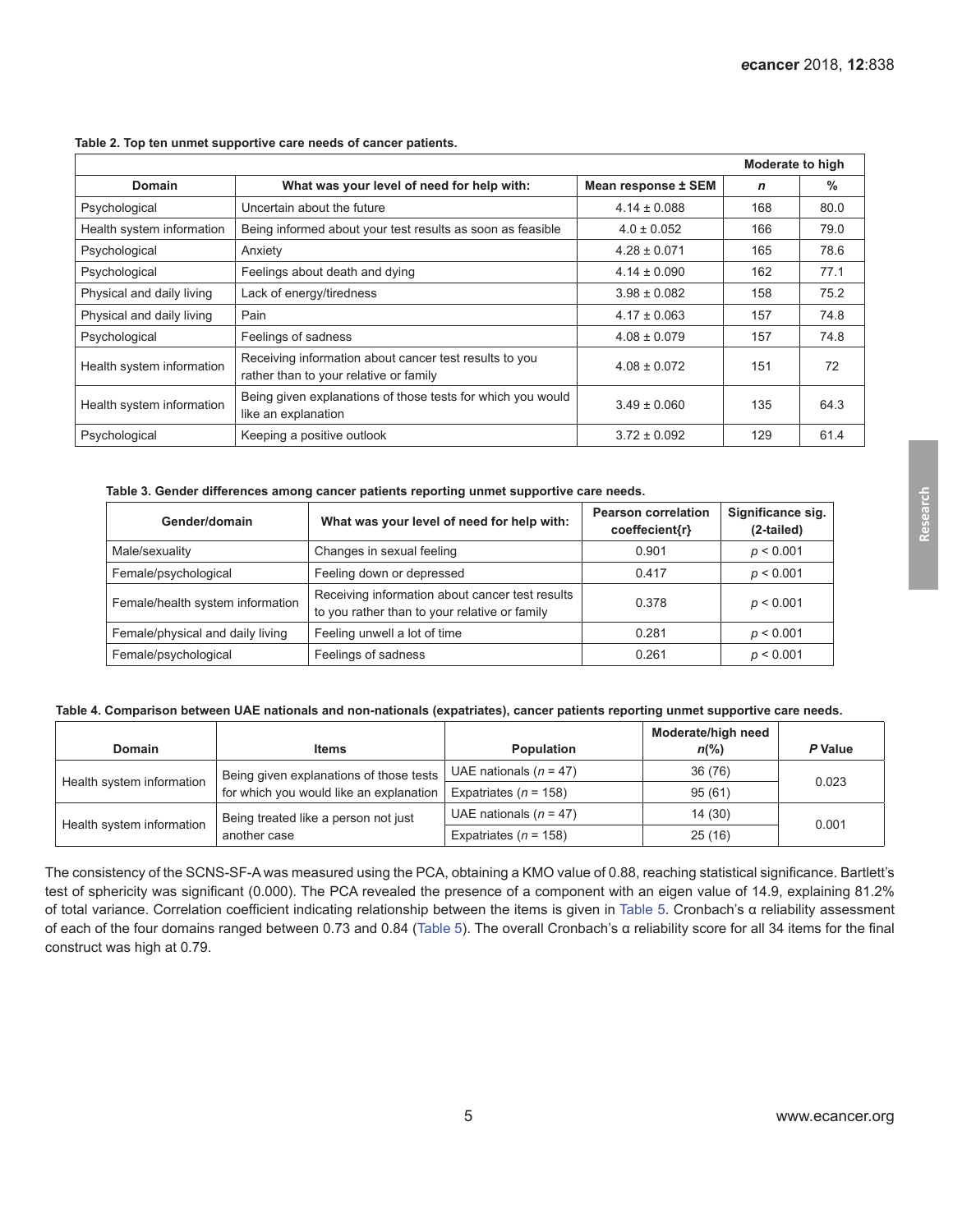**Research**

<span id="page-5-0"></span>**Table 5. Reliability and validity of the SCNS34-A construct. Internal consistency of the inventory and its subscales were tabulated using Cronbach's alpha and PCA was used as the extraction method to undertake factor analysis.**

| #  | Domain                    | <b>Items</b>                                                                                                                                            | Correlation<br>coeffcient | Cronbach's<br>alpha |
|----|---------------------------|---------------------------------------------------------------------------------------------------------------------------------------------------------|---------------------------|---------------------|
| 1  | Physical and daily living | Pain                                                                                                                                                    | 0.633                     |                     |
| 2  | Physical and daily living | Lack of energy/tiredness                                                                                                                                | 0.791                     |                     |
| 3  | Physical and daily living | Feeling unwell a lot of time                                                                                                                            | 0.641                     |                     |
| 4  | Physical and daily living | Work around the home                                                                                                                                    | 0.711                     |                     |
| 5  | Physical and daily living | Not being able to do things that you used to do                                                                                                         | 0.643                     | 0.78                |
| 6  | Psychological             | Anxiety                                                                                                                                                 | 0.661                     |                     |
| 7  | Psychological             | Feeling down or depressed                                                                                                                               | 0.546                     |                     |
| 8  | Psychological             | Feelings of sadness                                                                                                                                     | 0.627                     |                     |
| 9  | Psychological             | Fears about cancer spreading                                                                                                                            | 0.702                     |                     |
| 10 | Psychological             | Worry that results of treatment are beyond your control                                                                                                 | 0.636                     |                     |
| 11 | Psychological             | Uncertain about the future                                                                                                                              | 0.701                     |                     |
| 12 | Psychological             | Learning to feel in control of your situation                                                                                                           | .536                      |                     |
| 13 | Psychological             | Keeping a positive outlook                                                                                                                              | 0.684                     | 0.81                |
| 14 | Psychological             | Feelings about death and dying                                                                                                                          | 0.651                     |                     |
| 15 | Psychological             | Concerns about the worries of those close to you                                                                                                        | 0.528                     |                     |
| 16 | Sexuality                 | Changes in sexual feeling                                                                                                                               | 0.907                     |                     |
| 17 | Sexuality                 | Changes in your sexual relationships                                                                                                                    | 0.914                     |                     |
| 18 | Sexuality                 | Being given information about sexual relationships                                                                                                      | 0.606                     | 0.73                |
| 19 | Patient care and support  | More choice about which cancer specialists you see                                                                                                      | 0.637                     |                     |
| 20 | Patient care and support  | More choice about available best treatment for your disease                                                                                             | 0.658                     |                     |
| 21 | Patient care and support  | Reassurance by medical staff that the way you feel is normal                                                                                            | 0.629                     |                     |
| 22 | Patient care and support  | Hospital staff attending promptly to your physical Needs                                                                                                | 0.767                     |                     |
| 23 | Patient care and support  | Hospital staff acknowledging, showing sensitivity to your feelings and emo-<br>tional needs                                                             | 0.717                     | 0.84                |
| 24 | Health system information | Being given written information about the important aspects of your care                                                                                | 0.752                     |                     |
| 25 | Health system information | Being given information (written, diagrams and drawings) about aspects of<br>managing your illness and side effects at home                             | 0.638                     |                     |
| 26 | Health system information | Being given explanations of those tests for which you would like an<br>explanation                                                                      | 0.568                     |                     |
| 27 | Health system information | Being adequately informed about the benefits and side effects of treatments<br>before you choose to have them                                           | 0.521                     |                     |
| 28 | Health system information | Being informed about your test results as soon as feasible                                                                                              | 0.493                     |                     |
| 29 | Health system information | Being informed about cancer to you rather than to your relative or family                                                                               | 0.433                     |                     |
| 30 | Health system information | Being informed about things you can do to help yourself to get well                                                                                     | .448                      |                     |
| 31 | Health system information | Having access to professional counselling (examples: psychologist, social<br>worker, counsellor and nurse specialist) if you, family or friends need it | 0.504                     |                     |
| 32 | Health system information | Being treated like a person not just another case                                                                                                       | 0.635                     |                     |
| 33 | Health system information | Being treated in a hospital or clinic that is as physically pleasant as possible                                                                        | 0.736                     |                     |
|    |                           | Having one member of hospital staff with whom you can talk to about all                                                                                 | 0.639                     | 0.8                 |
| 34 | Health system information | aspects of your condition, treatment and follow-up                                                                                                      |                           |                     |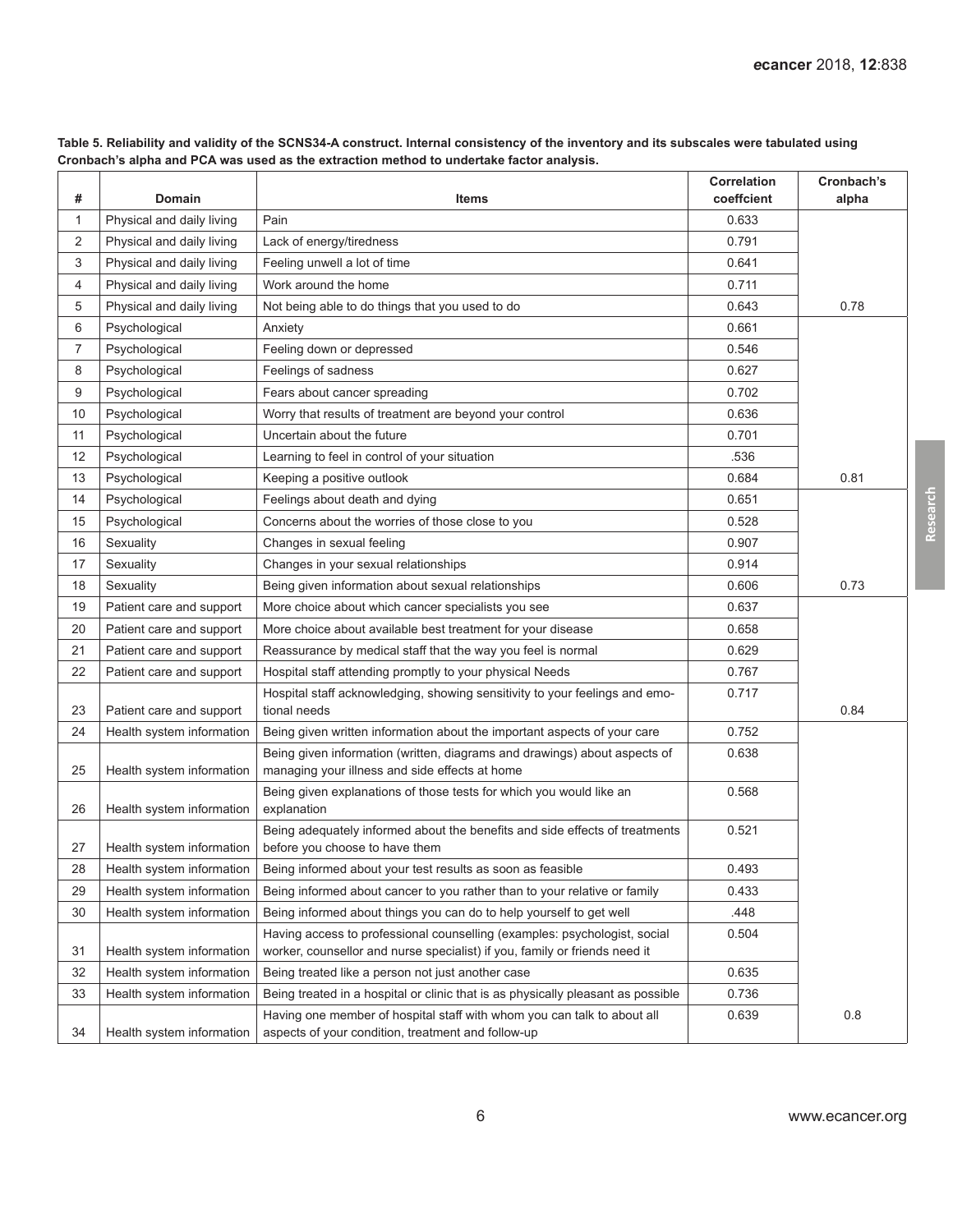### **Discussion**

Wellbeing in cancer patients can be considered a balance between two sets of factors: the stress and burden resulting from the cancer experience and the resources available for coping and mitigating stress and burden [\[10,](#page-8-0) [11\].](#page-8-0) Our study demonstrates that cancer patients in the UAE experience a wide range of unmet supportive needs, primarily related to psychological needs. Amongst the critical top 10 unmet needs of the patients surveyed, 50% were psychological in nature, with women expressing significantly higher psychological needs than men. This finding suggests that the improvement of mental health services for cancer patients is an urgent priority. Proactive encouragement and recruitment of female cancer patients into counselling services can help mitigate some of their needs.

In addition, the high prevalence of physical symptoms, including lack of energy, tiredness and pain limiting physical and daily living, is quite concerning. This highlights the need to focus on early and adequate pain management and physical rehabilitation as important components of cancer care. Oncology units in the UAE should consider inculcating these specialities into multidisciplinary cancer care teams. It has also been reported that patients have several misconceptions regarding pain, specifically that increasing pain signifies disease progression, medicine to control pain may weaken the immune system and pain is inevitable for cancer patients [\[21\]](#page-8-0). These beliefs identify a need for cancer support groups to address misinformation and help manage patient needs. A large body of literature demonstrates that participation in cancer support groups improves patients' quality of life and wellbeing [\[22, 23\]](#page-8-0). As such, the development of this service at oncology centers throughout the UAE can serve as viable channels of information and help to meet several of the psychological needs of cancer patients.

Furthermore, the unmet need of cancer patients to be informed about their diagnostic tests in a timely manner and to be provided an explanation about their test results indicate that system changes are required. In the UAE, it is common practice to send diagnostic specimens overseas for genetic and mutational analysis, leading to delays in reporting results. The inclusion of genetic counsellors as part of the multidisciplinary care teams for cancer management can provide accurate, timely information and help alleviate some patient fears during the diagnostic process. The finding that women were more concerned about receiving test results directly from the doctor, instead of a family member, is not surprising given that the UAE, as much of the Arab world, is a patriarchal society where physicians often receive consent from, and discuss results with, male family members instead of female patients. It is important that cancer care health professionals understand the need for all patients to be included in treatment discussions. Actively involving women in all treatment decisions will help to alleviate this concern. Also, the addition of social workers into cancer care teams to directly address female patient needs may help resolve potential family dynamic issues.

Interestingly, sexuality scored low as an unmet need for cancer patients in our study, although men expressed higher unmet need for sexuality as compared to women ( $r = 0.901$ ,  $p < 0.001$ ). This is consistent with previous studies demonstrating that patterns of unmet supportive care needs differ across cultures and health care services among Caucasians, Japanese and Chinese [\[24, 25, 26\]](#page-9-0). Previous studies, based on Hong Kong Chinese women with breast cancer, also showed similar low unmet needs related to sexuality [\[12, 13,](#page-8-0) [18, 21,](#page-8-0) [26\]](#page-9-0). In the UAE, it is not standard practice to routinely assess sexual wellbeing in cancer and palliative care patients, as it is often not a presenting symptom. Also, it is possible that the reported low sexual needs were due to an unwillingness of the patient to discuss sexual concerns. Routinely addressing sexual issues as part of cancer treatment may overcome some of these cultural barriers and ensure that this aspect of patient care needs is met.

The study did not reveal significant cultural differences in unmet supportive care needs among the oncology patients in the UAE, perhaps because most respondents were from in and around the Arab world. As all patients were residents of the UAE, it is also possible that respondents had already assimilated to UAE culture.

The strengths of this study include the high response rate and participation of multi-ethnic patients. We also attempted to minimise the effect of social desirability response bias by assuring respondent confidentiality. Our results, however, should be viewed in light of some limitations. First, the cross-sectional study design provides correlation, but not causal inference. Patients from only two institutions were surveyed; however, both participating hospitals have large oncology units and one is the regional referral centre for the UAE and neighbouring countries. Also, most patient participants had breast or gynaecologic malignancies. Perspectives of patients with other malignancies, including gastrointestinal cancers, are important. Finally, inherent to any self-report of complex issues, such as quality of life, there are influencing factors that may not have been fully addressed in this study, including family/caregiver and social support, spirituality and patient individual personality. Notwithstanding these limitations, to our knowledge, this is the first study in the region that has assessed the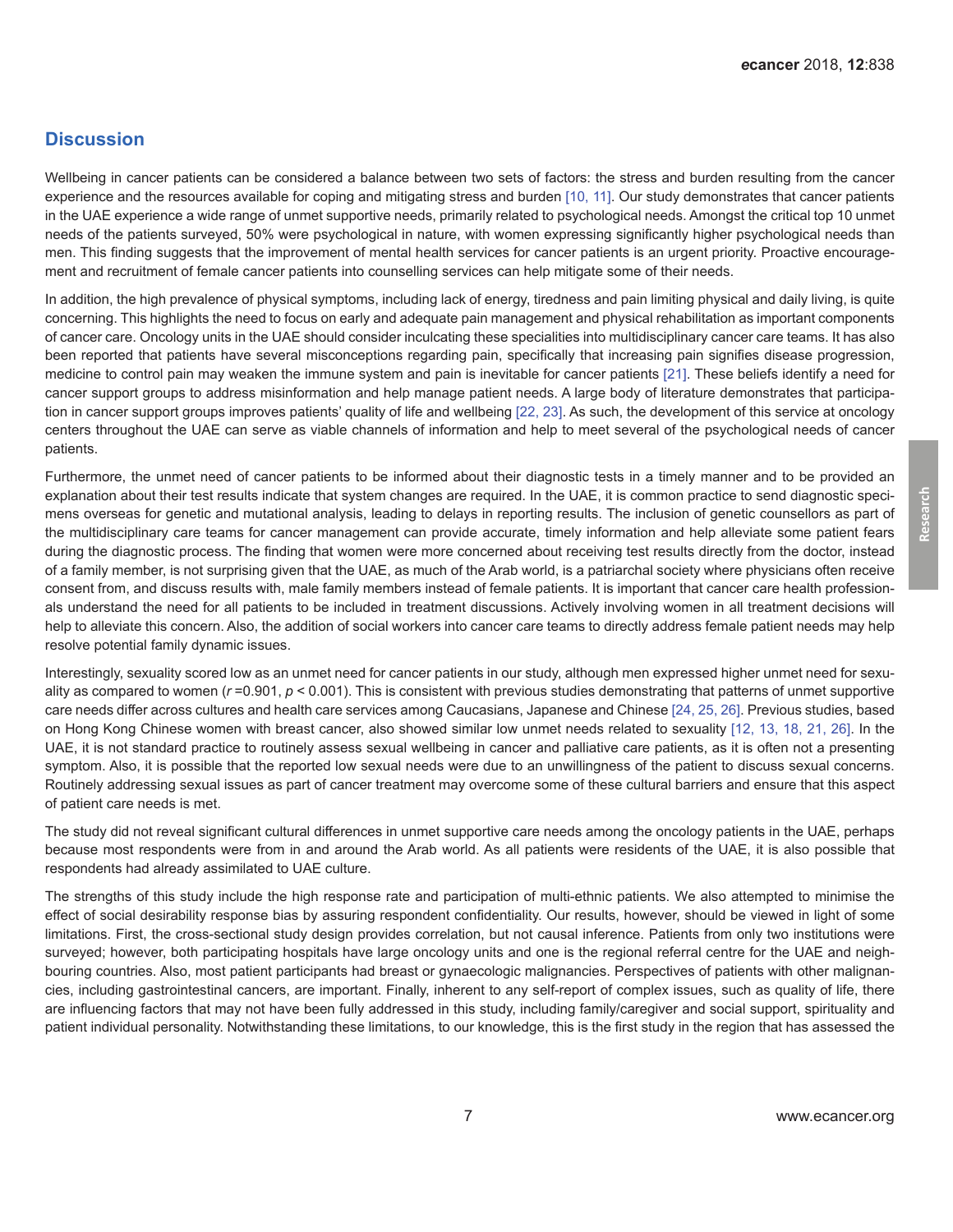<span id="page-7-0"></span>supportive care needs of cancer patients and provides valuable information to improve patient care. Identifying and understanding cancer patient perspectives is a first step in the development of hospital and community services to meet their needs. Future studies focusing on the implementation of integrated multidimensional approaches to cancer support services are needed to help improve the quality of UAE cancer patients' and families' lives.

## **Conclusion**

As the cancer rates climb in the UAE, it is important to fully understand and meet the needs of oncology patients. Our study has identified several opportunities to improve the care and support services available. Oncology centres in the UAE should develop an integrated, multifaceted approach to identify and meet the supportive care needs of cancer patients. The improvement of mental health services for oncology patients, development of multidisciplinary cancer care teams, introduction of cancer support groups and fully engaging women in all treatment discussions and decisions, are all feasible and easy to implement interventions that can significantly improve patient care and wellbeing. As the UAE is a multi-ethnic and multicultural society, the findings of this study may prove to be useful in addressing the needs of cancer patients in the pan Arab region.

### **Acknowledgments**

Ghada Houssneh, Charge Nurse, Breast Care Center, Tawam Hospital is acknowledged for her technical help with data collection. Professor Allison Boyes, Newcastle, Australia is thanked for the SCNS-SF survey and scoring system provided to us in order to complete the study.

# **Conflicts of interest**

The authors declare no conflicts of interest.

# **Funding declaration**

The study was not funded by any funding sources.

### **References**

- 1. Lozano R, Naghavi M, and Foreman K, *et al* (2012) **Global and regional mortality from 235 causes of death for 20 age groups**  in 1990 and 2010: a systematic analysis for the Global Burden of Disease Study 2010 *Lancet* 380(9859) 2095–2128 [https://doi.](https://doi.org/10.1016/S0140-6736(12)61728-0) [org/10.1016/S0140-6736\(12\)61728-0](https://doi.org/10.1016/S0140-6736(12)61728-0) PMID: [23245604](http://www.ncbi.nlm.nih.gov/pubmed/23245604)
- 2. Allemani C, Weir HK, and Carreira H, *et al* (2015) **Global surveillance of cancer survival 1995-2009: analysis of individual data for 25,676,887 patients from 279 population-based registries in 67 countries (CONCORD-2)** *Lancet* **385**(9972) 977–1010 [https://](https://doi.org/10.1016/S0140-6736(14)62038-9) [doi.org/10.1016/S0140-6736\(14\)62038-9](https://doi.org/10.1016/S0140-6736(14)62038-9) PMCID: [4588097](http://www.ncbi.nlm.nih.gov/pmc/articles/PMC4588097)
- 3. Charafeddine MA, Olson SH, and Mukherji D, *et al* (2017) **Proportion of cancer in a Middle Eastern country attributable to established risk factors** *BMC Cancer* **17**(1) 337<https://doi.org/10.1186/s12885-017-3304-7> PMID: [28521815](http://www.ncbi.nlm.nih.gov/pubmed/28521815) PMCID: [5437575](http://www.ncbi.nlm.nih.gov/pmc/articles/PMC5437575)
- 4. World Health Organization, Regional Office for the Eastern Mediterranean (2010) **Strategy for cancer prevention and control in the Eastern Mediterranean Region 2009–2013** Geneva: WHO [[http://applications.emro.who.int/dsaf/EMRPUB\\_2010\\_1278.pdf](http://applications.emro.who.int/dsaf/EMRPUB_2010_1278.pdf)] Date accessed: 23/04/17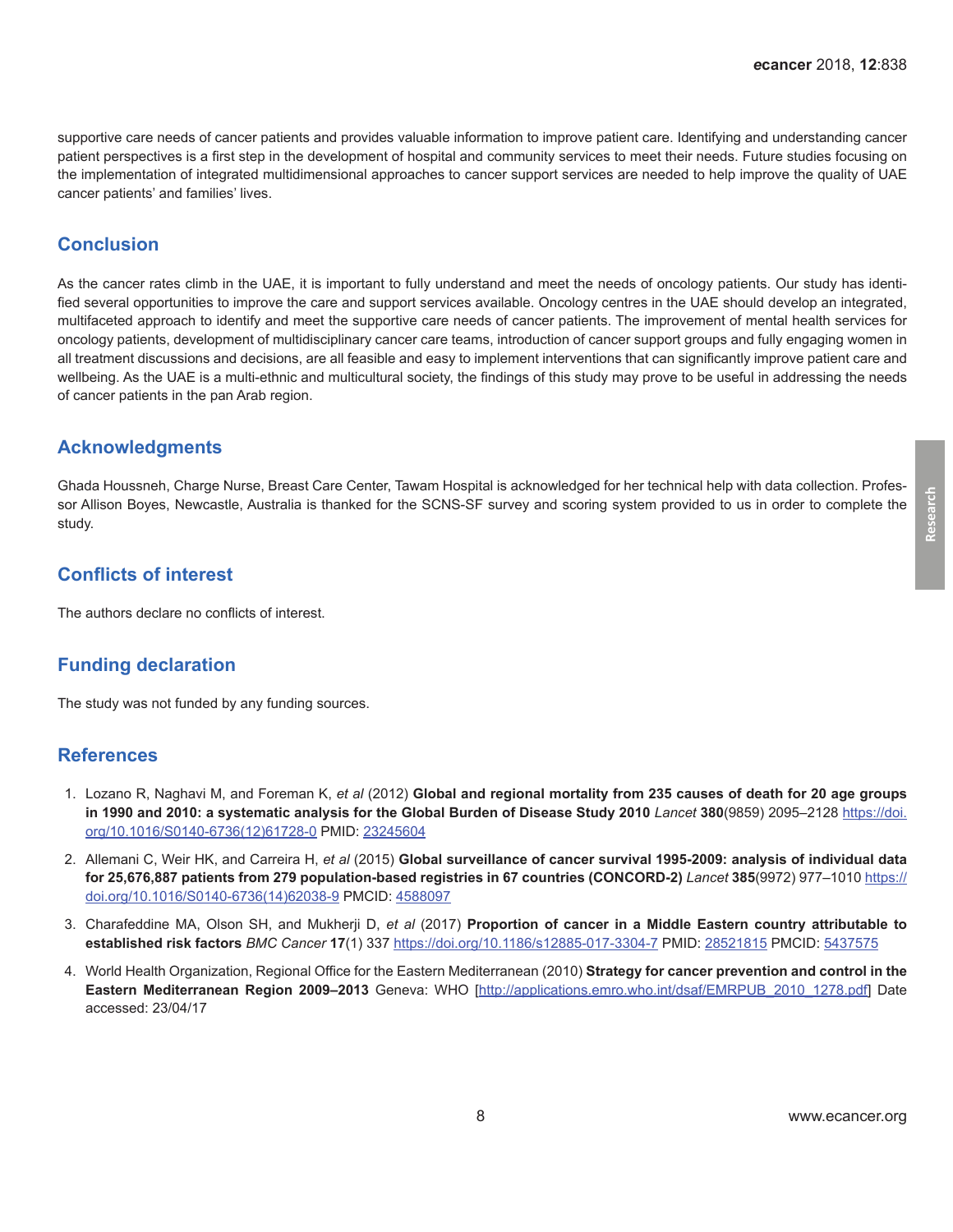- <span id="page-8-0"></span>5. Miller KD, Siegel RL, and Lin CC, *et al* (2016) **Cancer treatment and survivorship statistics, 2016** *CA Cancer J Clin* **66**(4) 271–289 <https://doi.org/10.3322/caac.21349>PMID: [27253694](http://www.ncbi.nlm.nih.gov/pubmed/27253694)
- 6. Teshome M and Hunt KK (2014) **Neoadjuvant therapy in the treatment of breast cancer** *Surg Oncol Clin N Am* **23**(3) 505–523
- 7. Okediji PT, Salako O, and Fatiregun OO (2017) **Pattern and predictors of unmet supportive care needs in cancer patients** *Cureus* **9**(5) e1234 PMID: [28620565](http://www.ncbi.nlm.nih.gov/pubmed/28620565) PMCID: [5467772](http://www.ncbi.nlm.nih.gov/pmc/articles/PMC5467772)
- 8. Gregurek R, Bras M, and Dordević V, *et al* (2010) **Psychological problems of patients with cancer** *Psychiatr Danub* **22**(2) 227–230
- 9. Paraskevi T (2012) **Quality of life outcomes in patients with breast cancer** *Onc Rev* **6(**1) <https://doi.org/10.4081/oncol.2012.e2> PMID: [25992204](http://www.ncbi.nlm.nih.gov/pubmed/25992204) PMCID: [4419638](http://www.ncbi.nlm.nih.gov/pmc/articles/PMC4419638)
- 10. Wagner EH, Aiello Bowles EJ, and Greene SM, *et al* (2010) **The quality of cancer patient experience: perspectives of patients, family members, providers and experts** *Qual Saf Health Care* **19**(6) 484–489
- 11. Harrison JD, Young JM, and Price MA, *et al* (2009) **What are the unmet supportive care needs of people with cancer? A systematic review** *Support Care Cancer* **17**(8) 1117–1128<https://doi.org/10.1007/s00520-009-0615-5> PMID: [19319577](http://www.ncbi.nlm.nih.gov/pubmed/19319577)
- 12. Lam WW, Au AH, and Wong JH, *et al* (2011) **Unmet supportive care needs: a cross-cultural comparison between Hong Kong Chinese and German Caucasian women with breast cancer** *Breast Cancer Res Treat* **130**(2) 531–541 [https://doi.org/10.1007/](https://doi.org/10.1007/s10549-011-1592-1) [s10549-011-1592-1](https://doi.org/10.1007/s10549-011-1592-1) PMID: [21617919](http://www.ncbi.nlm.nih.gov/pubmed/21617919)
- 13. Coreil J, Wilke J, and Pintado I (2004) **Cultural models of illness and recovery in breast cancer support groups** *Qual Health Res*  **14** 905–923<https://doi.org/10.1177/1049732304266656> PMID: [15296663](http://www.ncbi.nlm.nih.gov/pubmed/15296663)
- 14. Daher M (2012) **Cultural beliefs and values in cancer patients** *Ann Oncol* **3** 66–69 <https://doi.org/10.1093/annonc/mds091>
- 15. Brédart A, Kop JL, and Griesser AC, *et al* (2012) **Validation of the 34-item supportive care needs survey and 8-item breast module French versions (SCNS-SF34-Fr and SCNS-BR8-Fr) in breast cancer patients** *Eur J Cancer Care* **21**(4) 450–459 [https://](https://doi.org/10.1111/j.1365-2354.2012.01356.x) [doi.org/10.1111/j.1365-2354.2012.01356.x](https://doi.org/10.1111/j.1365-2354.2012.01356.x)
- 16. Boyes A, Girgis A, and Lecathelinais C (2009) **Brief assessment of adult cancer patients' perceived needs: development and validation of the 34-item supportive care needs survey (SCNS-SF34)** *J Eval Clin Pract* **15(**4) 602–606
- 17. Oken MM, Creech RH, and Tormey DC, *et al* (1982) **Toxicity and response criteria of the Eastern Cooperative Oncology Group** *Am J Clin Oncol* **5** 649–655<https://doi.org/10.1097/00000421-198212000-00014>
- 18. McElduff P, Boyes A, and Zucca A, *et al* (2004) *The Supportive Care Needs Survey: A Guide to Administration, Scoring and Analysis* (Newcastle: Centre for Health Research and Psycho-Oncology) pp 1–69
- 19. Nair SC, Satish KP, and Sreedharan J, *et al* (2016) **Assessing health literacy in the eastern and middle-eastern cultures** *BMC Public Health* **16** 831 <https://doi.org/10.1186/s12889-016-3488-9> PMID: [27538529](http://www.ncbi.nlm.nih.gov/pubmed/27538529) PMCID: [4991078](http://www.ncbi.nlm.nih.gov/pmc/articles/PMC4991078)
- 20. [https://www.medcalc.org/calc/comparison\_of\_means.php] Date accessed: 02/03/17
- 21. Nayak MG, George A, and Vidyasagar M, *et al* (2015) **Symptoms experienced by cancer patients and barriers to symptom management** *Indian J Pall Care* **21**(3) 349–354 <https://doi.org/10.4103/0973-1075.164893>
- 22. Lindemalm C, Strang P, and Lekander M (2005) **Support group for cancer patients. Does it improve their physical and psychological wellbeing? A pilot study** *Support Care Cancer* **13**(8) 652–657 <https://doi.org/10.1007/s00520-005-0785-8> PMID: [16041464](http://www.ncbi.nlm.nih.gov/pubmed/16041464)
- 23. Ussher J, Kirsten L, and Butow P, *et al* (2006) **What do cancer support groups provide which other supportive relationships do not? The experience of peer support groups for people with cancer** *Soc Sci Med* **62(**10) 2565–2576 [https://doi.org/10.1016/j.](https://doi.org/10.1016/j.socscimed.2005.10.034) [socscimed.2005.10.034](https://doi.org/10.1016/j.socscimed.2005.10.034)